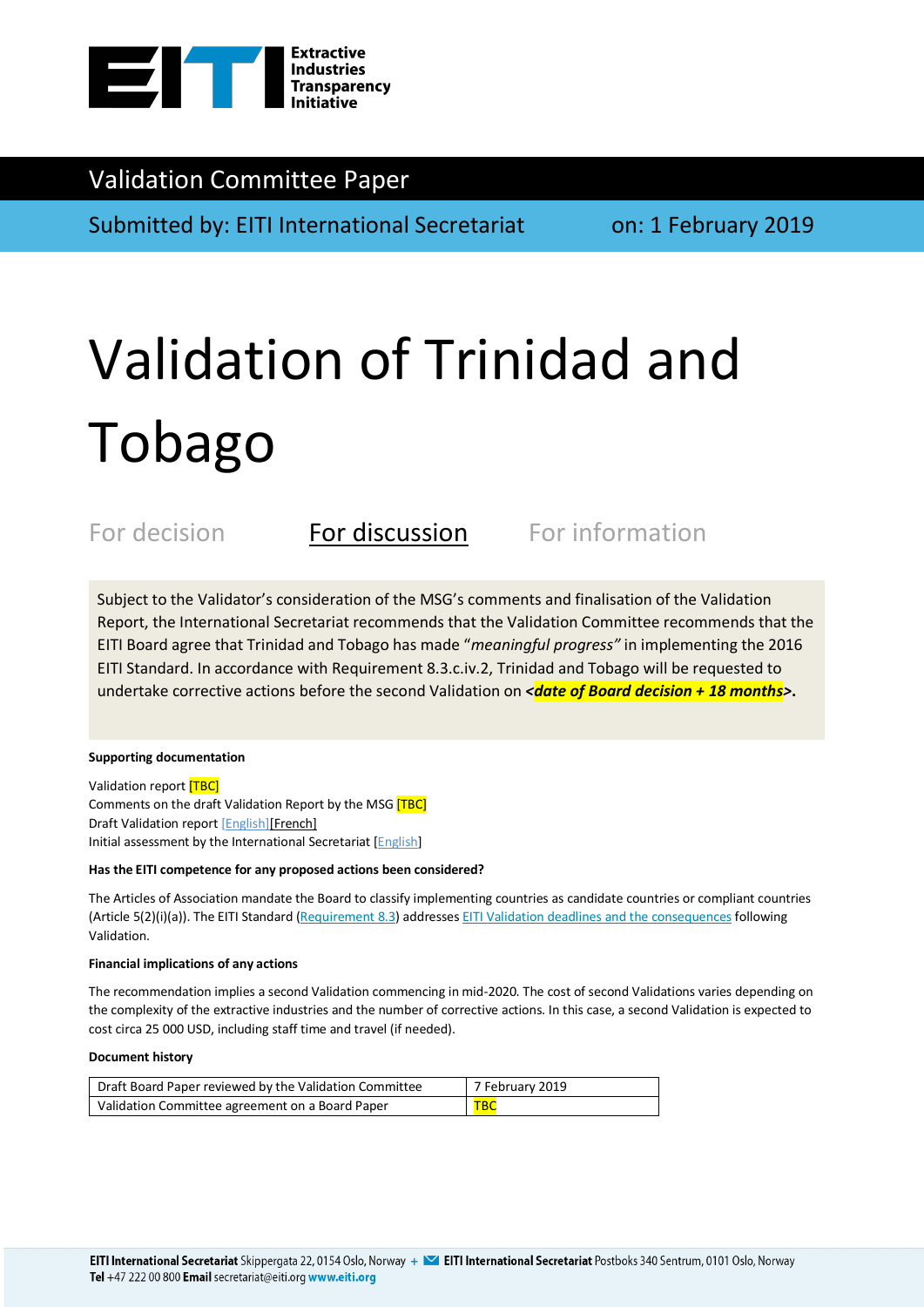# VALIDATION OF TRINIDAD AND TOBAGO

# Table of Contents

# Proposed Board decision on the Validation of Trinidad and Tobago

Subject to reviewing the comments from the MSG and the final Validation report, the Validation Committee recommends that the EITI Board takes the following decision:

> *Following the conclusion of Trinidad and Tobago's Validation of 2018, the EITI Board concludes that Trinidad and Tobago has made meaningful progress overall in implementing the EITI Standard.*

> *The Board congratulates Trinidad and Tobago on its efforts to improve transparency and accountability in the extractive industries by providing a trusted source of data to inform public debate. The Board welcomes the EITI's impact in establishing a mechanism for discussing revenue transparency, including identifying gaps in government systems. Trinidad and Tobago's EITI Reports have identified gaps in revenue collection, production and cost monitoring, cadastre information and other aspects of production-sharing contracts of significant public interest. The reports have made suggestions for improved governance and more efficient revenue collection from the extractive sector. Trinidad and Tobago has also shed light on issues such as environmental impact and has established a user-friendly online portal for communicating extractive industries data.*

> *The Board nonetheless encourages further efforts to strengthen the multi-stakeholder oversight of EITI implementation, with a view to ensuring robust follow-up on EITI recommendations to translate transparency into accountability. Trinidad and Tobago has the opportunity to strengthen oversight of mining license management, ensure the public accessibility of beneficial ownership data in the extractives and enhancing public trust in official production and export data. The Board encourages Trinidad & Tobago to pursue its efforts towards systematic disclosures of EITI data to ensure timelier, cost-effective, EITI reporting and the longer-term sustainability of implementation. Adequate resources for EITI implementation will be key, including seeking opportunities for increased capacity building for stakeholders especially civil society.*

> *The Board has determined that Trinidad and Tobago will have 18 months, i.e. until <date of Board decision + 18 months>*, *before a second Validation to carry out corrective actions related to MSG governance (1.4), license allocations (2.2), license register(s) (2.3), production data (3.2), export data (3.3), data comprehensiveness (4.1), sale of state's in-kind revenues (4.2),*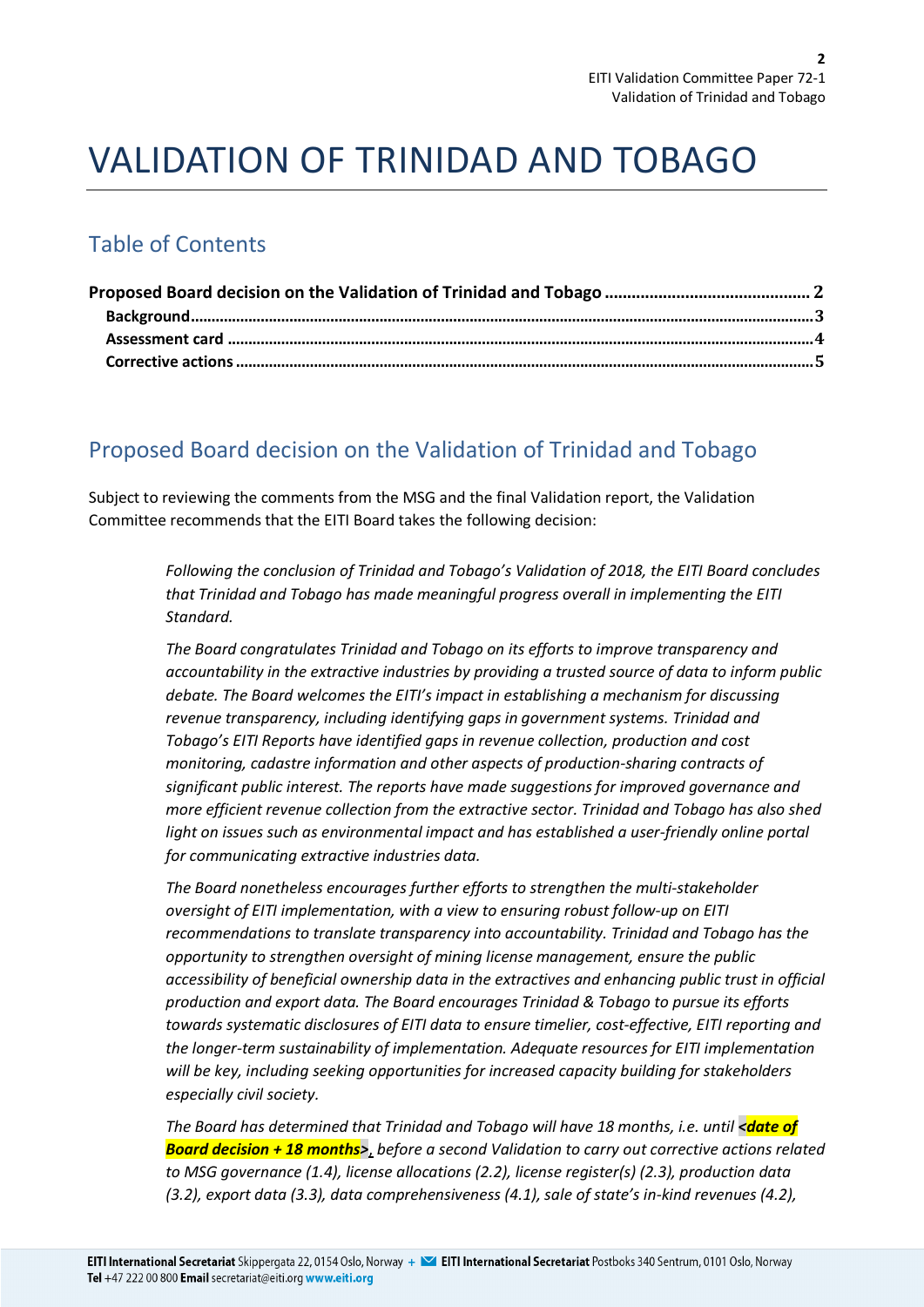*transportation revenues (4.4) and data reliability (4.9).* 

*Failure to achieve meaningful progress with considerable improvements across several individual requirements in the second Validation will result in suspension in accordance with the EITI Standard. In accordance with the EITI Standard, Trinidad and Tobago may request an extension of this timeframe, or request that Validation commences earlier than scheduled.*

*The Board's decision followed a Validation that commenced on 1 September 2018. In accordance with the 2016 EITI Standard, an initial assessment was undertaken by the International Secretariat. The findings were reviewed by an Independent Validator, who submitted a draft Validation report to the multi-stakeholder group for comment. The multistakeholder group's comments on the report were taken into consideration by the Independent Validator in finalising the report, who also responded to the multi-stakeholder group's comments. The final decision was taken by the EITI Board.*

## **Background**

The Government of Trinidad and Tobago publicly announced Trinidad and Tobago's intention to become an EITI Candidate country in 2010 and was accepted as an EITI Candidate in March 2011. On 2016, the Board agreed that Trinidad and Tobago's Validation under the 2016 EITI Standard will commence on 1 September 2018. The Validation process commenced on 1 September 2018. In accordance with the Validation procedures, an initial assessment [English] was prepared by the International Secretariat and a draft Validation report was prepared by the Independent Validator [English | French]. The initial assessment was shared with the MSG for its feedback and comments are expected by 13 February. The Independent Validator will review the comments and respond to the MSG, before finalising the Validation report.

The Validation Committee reviewed the case on 7 February 2019 and  $[TBC]$ . Based on the findings above, the Validation Committee agreed to recommend the assessment card and corrective actions outlined below.

The Committee agreed to recommend an overall assessment of "meaningful progress" in implementing the 2016 EITI Standard. Requirement 8.3.c. of the EITI Standard states that:

ii. Overall assessments. Pursuant to the Validation Process, the EITI Board will make an assessment of overall compliance with all requirements in the EITI Standard. …

iii. Meaningful progress. The country will be considered an EITI candidate and requested to undertake corrective actions until second validation.

The Validation Committee agreed to recommend a period of 18 months to undertake corrective actions. This recommendation takes into account that the challenges identified are significant and seeks to align the Validation deadline with the timetable for Trinidad and Tobago's 2017 EITI Report.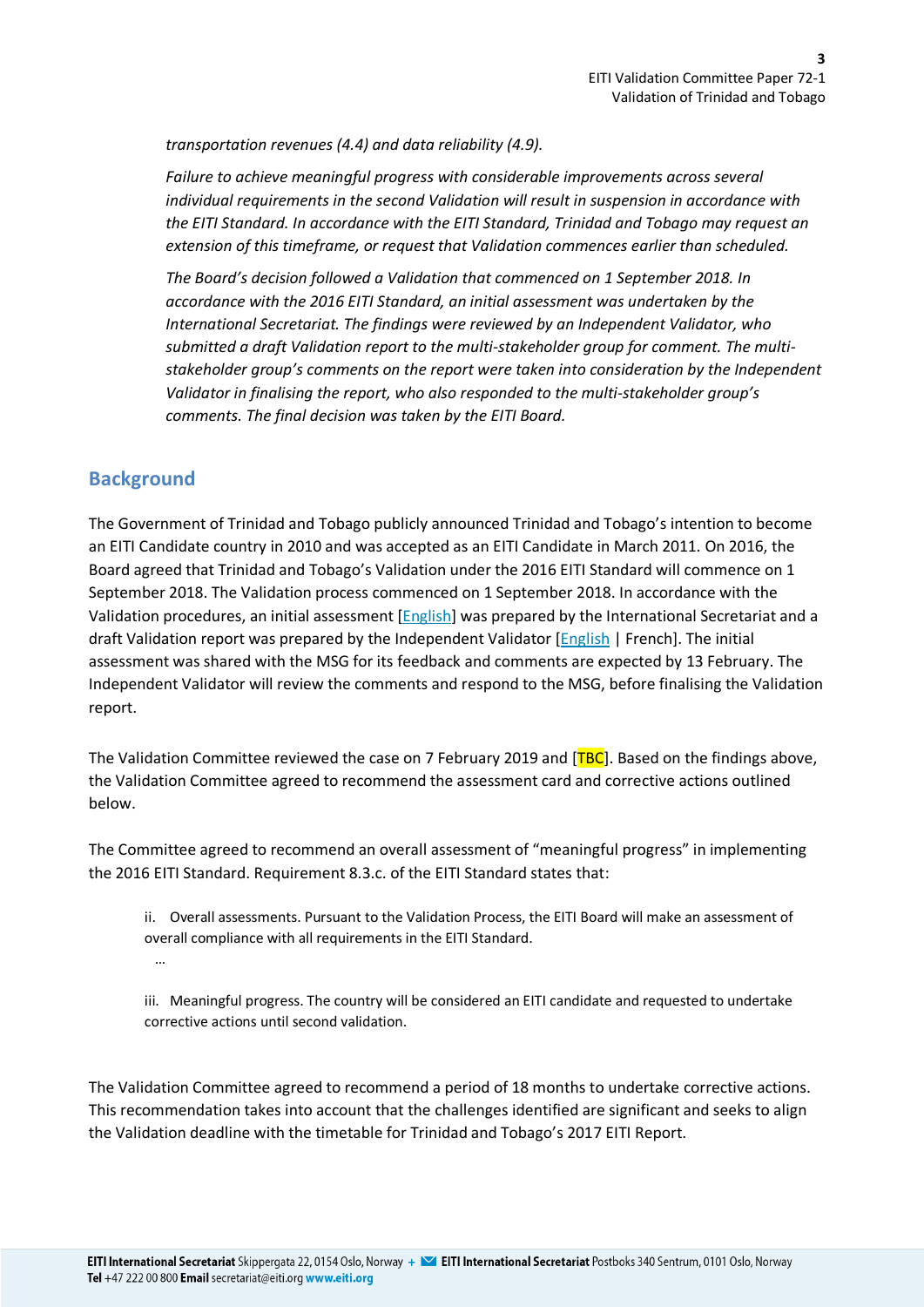## **Assessment card**

The Validation Committee recommends the following assessment:

| <b>EITI Requirements</b>       |                                                                                                                                                                                                                                                              |             | <b>LEVEL OF PROGRESS</b> |            |              |        |
|--------------------------------|--------------------------------------------------------------------------------------------------------------------------------------------------------------------------------------------------------------------------------------------------------------|-------------|--------------------------|------------|--------------|--------|
|                                |                                                                                                                                                                                                                                                              | No progress | Inadequate               | Meaningful | Satisfactory | Beyond |
| <b>Categories</b>              | <b>Requirements</b>                                                                                                                                                                                                                                          |             |                          |            |              |        |
| <b>MSG oversight</b>           | Government engagement (#1.1)<br>Industry engagement (#1.2)<br>Civil society engagement (#1.3)<br>MSG governance (#1.4)<br>Work plan (#1.5)                                                                                                                   |             |                          |            |              |        |
| <b>Licenses and contracts</b>  | Legal framework (#2.1)<br>License allocations (#2.2)<br>License register (#2.3)<br>Policy on contract disclosure (#2.4)<br>Beneficial ownership (#2.5)<br>State participation (#2.6)                                                                         |             |                          |            |              |        |
| <b>Monitoring production</b>   | Exploration data (#3.1)<br>Production data (#3.2)<br>Export data (#3.3)                                                                                                                                                                                      |             |                          |            |              |        |
| <b>Revenue collection</b>      | Comprehensiveness (#4.1)<br>In-kind revenues (#4.2)<br>Barter agreements (#4.3)<br>Transportation revenues (#4.4)<br>SOE transactions (#4.5)<br>Direct Subnational Payments (#4.6)<br>Disaggregation (#4.7)<br>Data timeliness (#4.8)<br>Data quality (#4.9) |             |                          |            |              |        |
| <b>Revenue allocation</b>      | Distribution of revenues (#5.1)<br>Subnational Transfers (#5.2)<br>Revenue management and expenditures (#5.3)                                                                                                                                                |             |                          |            |              |        |
| Socio-economic<br>contribution | Mandatory Social Expenditures (#6.1)<br>SOE Quasi Fiscal Expenditures (#6.2)<br>Economic contribution (#6.3)                                                                                                                                                 |             |                          |            |              |        |
| <b>Outcomes and impact</b>     | Public debate (#7.1)<br>Data accessibility (#7.2)<br>Follow up on recommendations (#7.3)<br>Outcomes and impact of implementation (#7.4)                                                                                                                     |             |                          |            |              |        |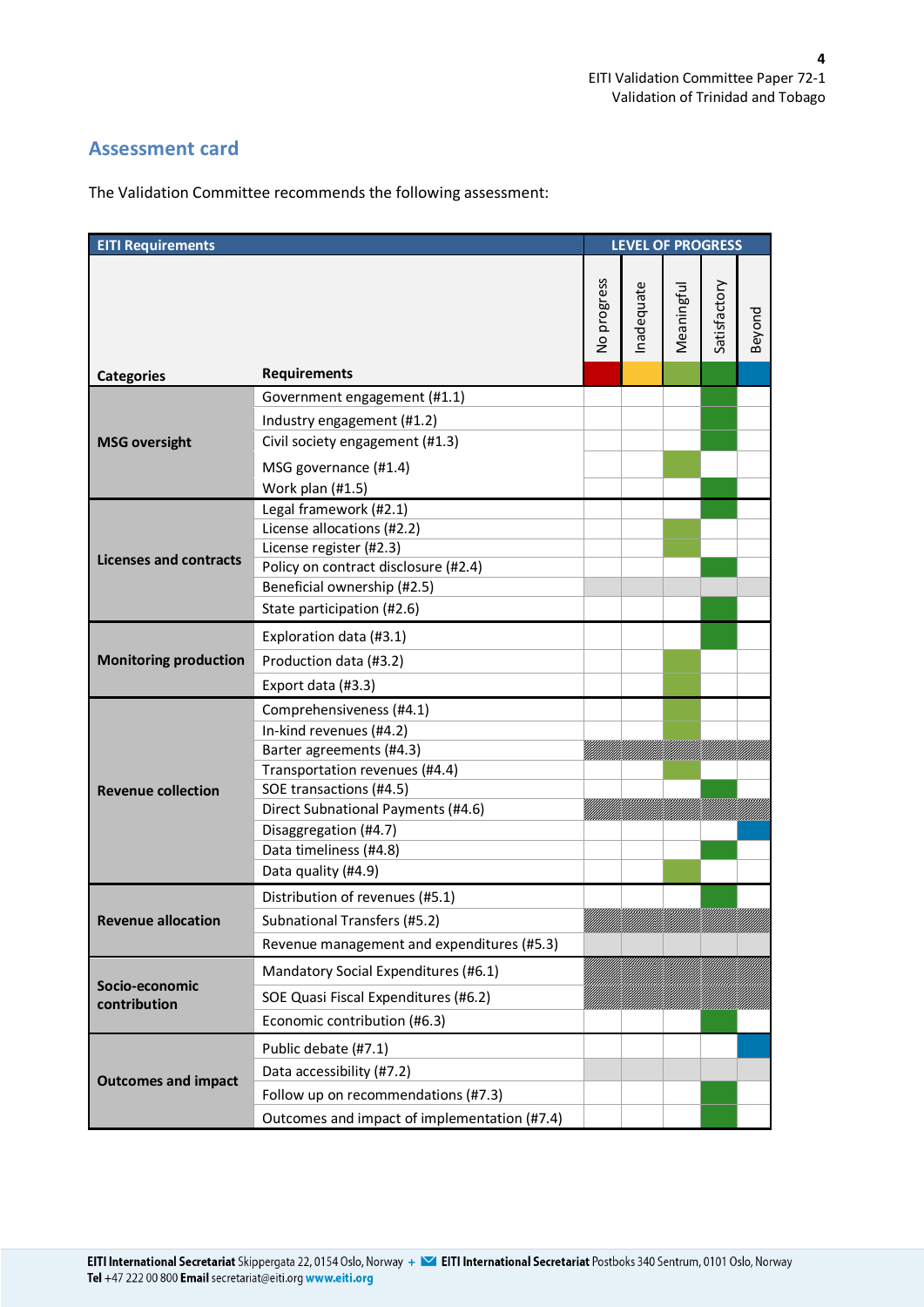*Legend to the assessment card*



# **Corrective actions**

The EITI Board agreed the following corrective actions to be undertaken by Trinidad and Tobago. Progress in addressing these corrective actions will be assessed in a second Validation commencing on **<date of Board decision + 18 months>**:

- 1. In accordance with Requirement 1.4.a.ii and considering that the MSGSC agreed rules on August 2018 that allow CSOs to nominate their own representatives to the MSG, it is required that the CSO constituency conduct a process to nominate representatives to the MSG that is open and transparent. Other constituencies are encouraged to conduct a similar process.
- 2. In accordance with Requirement 2.2.a, Trinidad & Tobago is required to disclose the requisite information of the oil and gas licenses transferred in the fiscal year covered. This includes: description of the process of transferring the license, technical and financial criteria used, information of the recipient (s) of the license transferred, and any non-trivial deviations from the applicable legal and regulatory framework. For the mining sector, Trinidad and Tobago is required to disclose the above information about mining licenses awarded or transferred to material companies in the period covered by the EITI Report.
- 3. In accordance with Requirement 2.3.b, the government is required to maintain a publicly available register or cadastre system with the information listed in this requirement for both oil and gas and mining licenses. If the required information is made publicly available through the EITI Report, Trinidad & Tobago must ensure that the information is comprehensive. If any significant legal or practical barriers prevent the disclosure of information regarding licenses pertaining to non-material companies, these should be documented and explained in the EITI Report, including an account of government plans for seeking to overcome them.
- 4. In accordance with Requirement 3.2., Trinidad & Tobago is required to include in future reporting the value of the production of each mineral. TTEITI is encouraged to discuss with the government whether there has been progress in improving the monitoring of both oil and gas and mining production.
- 5. In accordance with Requirement 3.3, Trinidad & Tobago is required to publish in future reporting,